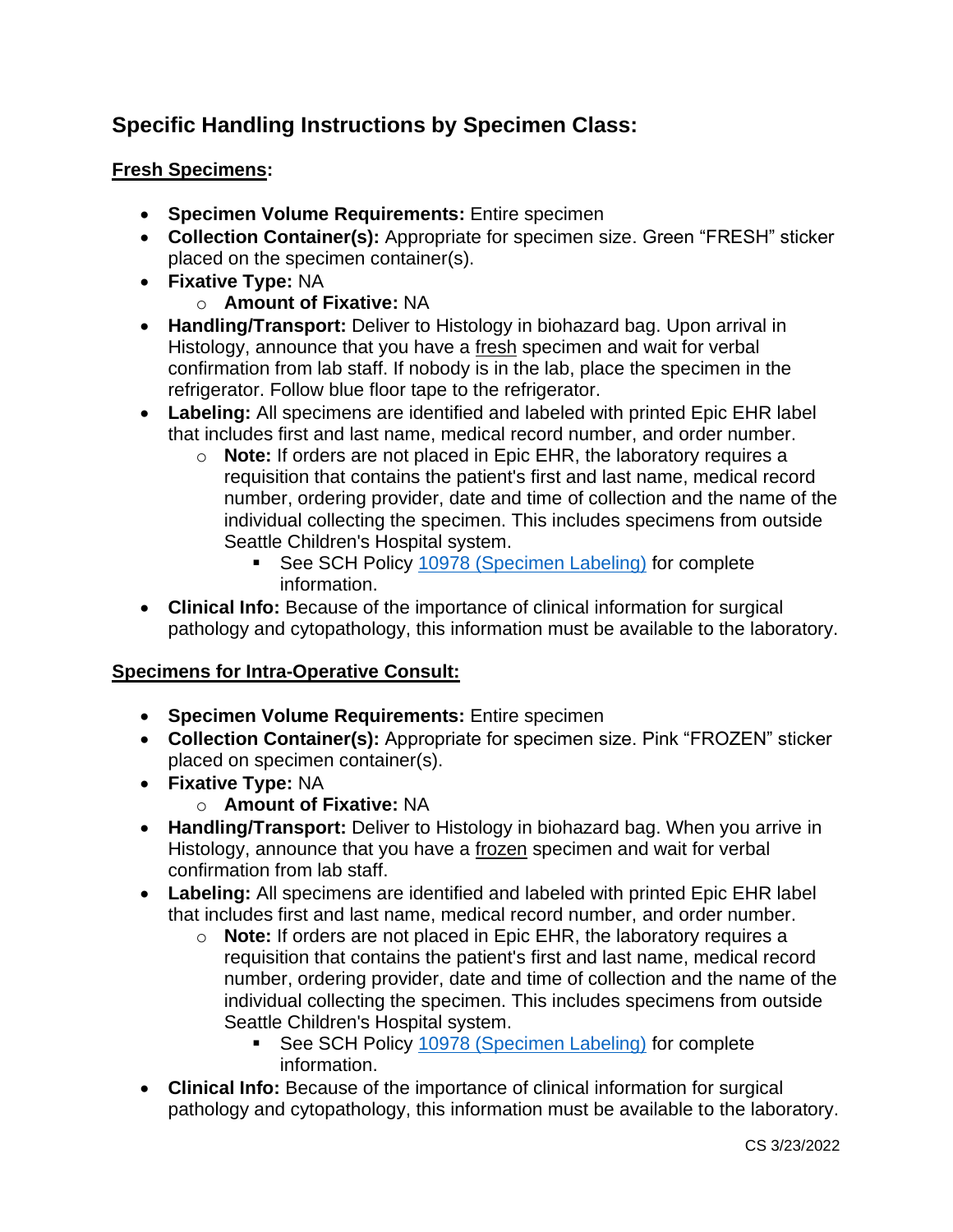## **Biopsies:**

- **Specimen Volume Requirements:** Entire specimen
- **Collection Container(s):** Appropriate for specimen size.
- **Fixative Type:** 10% Neutral Buffered Formalin
	- o **Amount of Fixative:** Fully submerged. 10:1 ratio of fixative to tissue is preferred.
- **Handling/Transport:** Deliver to Histology in biohazard bag.
	- o **Note:** Formalin CANNOT be sent through the Translogic tube system.
- **Labeling:** All specimens (blood, urine, stool, body fluids, tissues, etc.) are identified and labeled with Epic EHR label that includes first and last name, medical record number, and order number.
	- o **Note:** If orders are not placed in Epic EHR, the laboratory requires a requisition that contains the patient's first and last name, medical record number, ordering provider, date and time of collection and the name of the individual collecting the specimen. This includes specimens from outside Seattle Children's Hospital system.
		- See SCH Policy [10978 \(Specimen Labeling\)](https://seattlechildrens.policystat.com/policy/9388860/latest/) for complete information.
- **Clinical Info:** Because of the importance of clinical information for surgical pathology and cytopathology, this information must be available to the laboratory.

#### **Large:**

- **Specimen Volume Requirements:** Determined by type, availability, or surgeon discretion.
- **Collection container(s):** Appropriate for specimen size.
- **Fixative Type:** 10% Neutral Buffered Formalin
	- o **Amount of Fixative:** Fully submerged. 10:1 ratio of fixative to tissue is preferred. A minimum of 4:1 is acceptable for large specimens.
- **Handling/Transport:** Place in PACU soiled utility room and log specimen in book.
- **Labeling:** All specimens (blood, urine, stool, body fluids, tissues, etc.) are identified and labeled with Epic EHR label that includes first and last name, medical record number, and order number.
	- o **Note:** If orders are not placed in Epic EHR, the laboratory requires a requisition that contains the patient's first and last name, medical record number, ordering provider, date and time of collection and the name of the individual collecting the specimen. This includes specimens from outside Seattle Children's Hospital system.
		- See SCH Policy [10978 \(Specimen Labeling\)](https://seattlechildrens.policystat.com/policy/9388860/latest/) for complete information.
- **Clinical Info:** Because of the importance of clinical information for surgical pathology and cytopathology, this information must be available to the laboratory.